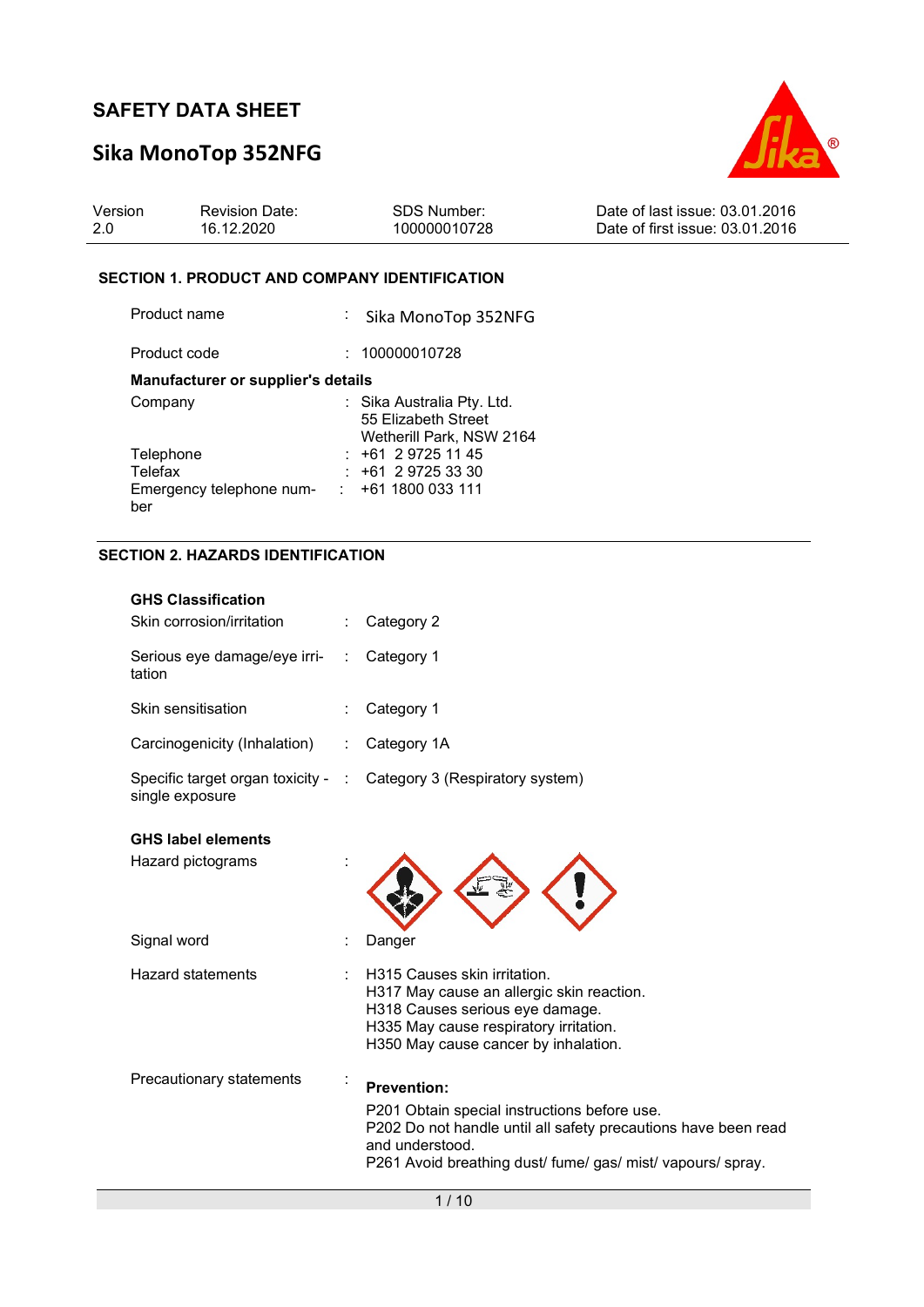# Sika MonoTop 352NFG



| Version<br>2.0 | <b>Revision Date:</b><br>16.12.2020 | <b>SDS Number:</b><br>100000010728                                                                                                                                         | Date of last issue: 03.01.2016<br>Date of first issue: 03.01.2016                                                                                                                                                                                                                                                                                                                                                                                                                                                                                                                                                                                |
|----------------|-------------------------------------|----------------------------------------------------------------------------------------------------------------------------------------------------------------------------|--------------------------------------------------------------------------------------------------------------------------------------------------------------------------------------------------------------------------------------------------------------------------------------------------------------------------------------------------------------------------------------------------------------------------------------------------------------------------------------------------------------------------------------------------------------------------------------------------------------------------------------------------|
|                |                                     | P264 Wash skin thoroughly after handling.<br>P271 Use only outdoors or in a well-ventilated area.<br>the workplace.<br>P281 Use personal protective equipment as required. | P272 Contaminated work clothing should not be allowed out of<br>P280 Wear protective gloves/ eye protection/ face protection.                                                                                                                                                                                                                                                                                                                                                                                                                                                                                                                    |
|                |                                     | <b>Response:</b><br>CENTER or doctor/ physician.<br>attention.<br>vice/ attention.                                                                                         | P302 + P352 IF ON SKIN: Wash with plenty of soap and water.<br>P304 + P340 + P312 IF INHALED: Remove victim to fresh air<br>and keep at rest in a position comfortable for breathing. Call a<br>POISON CENTER or doctor/ physician if you feel unwell.<br>P305 + P351 + P338 + P310 IF IN EYES: Rinse cautiously with<br>water for several minutes. Remove contact lenses, if present<br>and easy to do. Continue rinsing. Immediately call a POISON<br>P308 + P313 IF exposed or concerned: Get medical advice/<br>P333 + P313 If skin irritation or rash occurs: Get medical ad-<br>P362 Take off contaminated clothing and wash before reuse. |
|                |                                     | Storage:<br>tightly closed.<br>P405 Store locked up.                                                                                                                       | P403 + P233 Store in a well-ventilated place. Keep container                                                                                                                                                                                                                                                                                                                                                                                                                                                                                                                                                                                     |
|                |                                     | Disposal:<br>disposal plant.                                                                                                                                               | P501 Dispose of contents/ container to an approved waste                                                                                                                                                                                                                                                                                                                                                                                                                                                                                                                                                                                         |
| None known.    |                                     | Other hazards which do not result in classification                                                                                                                        |                                                                                                                                                                                                                                                                                                                                                                                                                                                                                                                                                                                                                                                  |

### SECTION 3. COMPOSITION/INFORMATION ON INGREDIENTS

Substance / Mixture : Mixture

**Components** 

| Chemical name                                                                         | CAS-No.    | Concentration (% w/w) |
|---------------------------------------------------------------------------------------|------------|-----------------------|
| Quartz (SiO2)                                                                         | 14808-60-7 | $>= 30 - 60$          |
| Cement, portland, chemicals                                                           | 65997-15-1 | $>= 30 - 60$          |
|                                                                                       | 126-30-7   | $>= 1 - 3$            |
|                                                                                       | 69012-64-2 | < 10                  |
|                                                                                       | 14808-60-7 | $>= 0.1 - 5.1$        |
| 2,2-dimethylpropane-1,3-diol<br>Fumes, silica<br>Quartz (SiO2) <5µm<br>sodium nitrite | 7632-00-0  | ~10                   |

#### SECTION 4. FIRST AID MEASURES

General advice : Move out of dangerous area. Consult a physician. Show this safety data sheet to the doctor in attendance.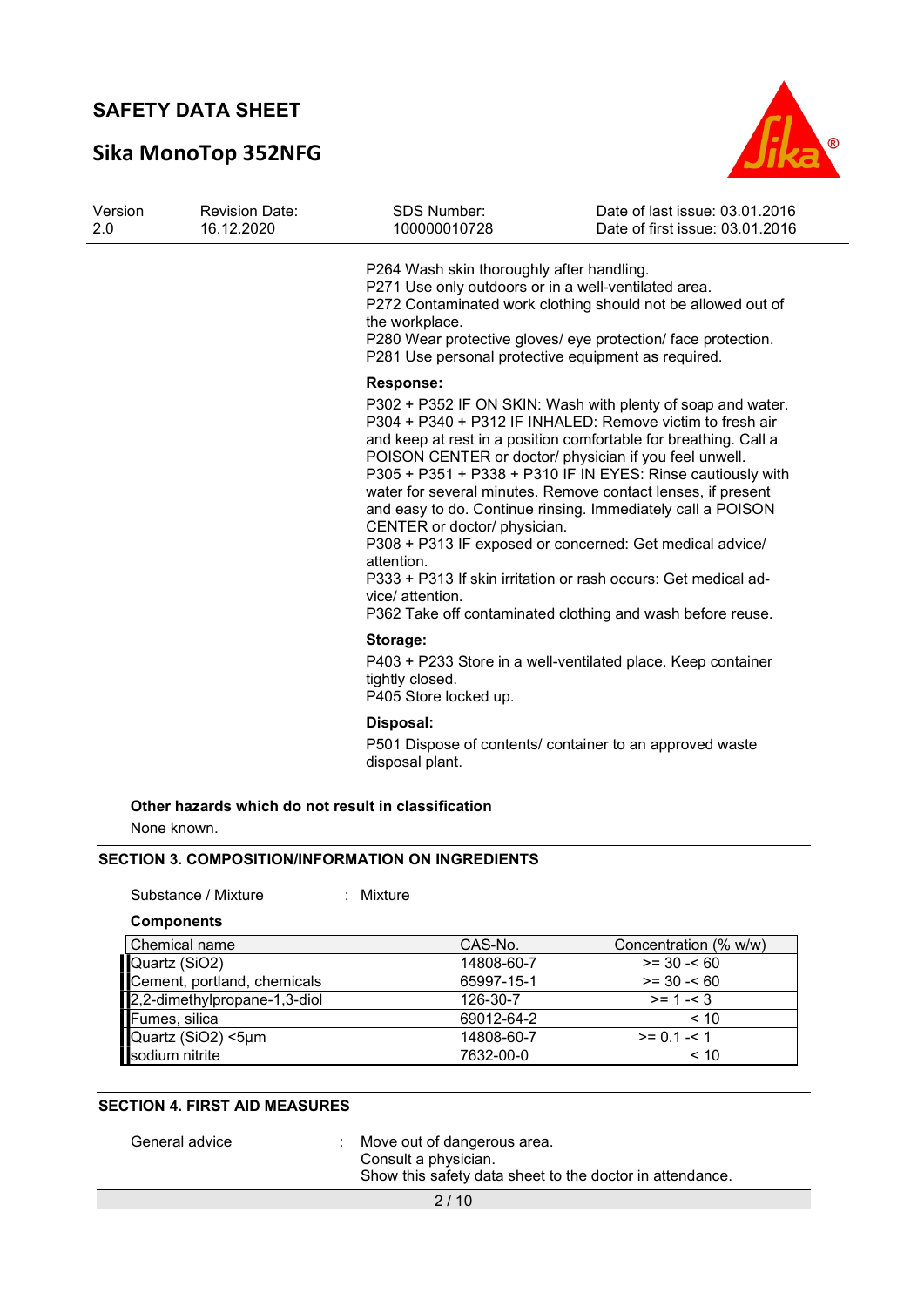# Sika MonoTop 352NFG



| Version<br>2.0 |                         | <b>Revision Date:</b><br>16.12.2020                    | <b>SDS Number:</b><br>100000010728                                                                                                                                                                                                                                                                                                                                                                        | Date of last issue: 03.01.2016<br>Date of first issue: 03.01.2016 |  |
|----------------|-------------------------|--------------------------------------------------------|-----------------------------------------------------------------------------------------------------------------------------------------------------------------------------------------------------------------------------------------------------------------------------------------------------------------------------------------------------------------------------------------------------------|-------------------------------------------------------------------|--|
|                | If inhaled              |                                                        | Move to fresh air.<br>Consult a physician after significant exposure.                                                                                                                                                                                                                                                                                                                                     |                                                                   |  |
|                | In case of skin contact |                                                        | Take off contaminated clothing and shoes immediately.<br>Wash off with soap and plenty of water.<br>If symptoms persist, call a physician.                                                                                                                                                                                                                                                                |                                                                   |  |
|                |                         | In case of eye contact                                 | Small amounts splashed into eyes can cause irreversible tis-<br>sue damage and blindness.<br>In the case of contact with eyes, rinse immediately with plenty<br>of water and seek medical advice.<br>Continue rinsing eyes during transport to hospital.<br>Remove contact lenses.<br>Keep eye wide open while rinsing.                                                                                   |                                                                   |  |
|                | If swallowed            |                                                        | Clean mouth with water and drink afterwards plenty of water.<br>Do not give milk or alcoholic beverages.<br>Never give anything by mouth to an unconscious person.<br>Obtain medical attention.                                                                                                                                                                                                           |                                                                   |  |
|                | delayed                 | Most important symptoms<br>and effects, both acute and | irritant effects<br>sensitising effects<br>Cough<br>Respiratory disorder<br>Allergic reactions<br>Excessive lachrymation<br><b>Dermatitis</b><br>See Section 11 for more detailed information on health effects<br>and symptoms.<br>Causes skin irritation.<br>May cause an allergic skin reaction.<br>Causes serious eye damage.<br>May cause respiratory irritation.<br>May cause cancer by inhalation. |                                                                   |  |
|                | Notes to physician      |                                                        | Treat symptomatically.                                                                                                                                                                                                                                                                                                                                                                                    |                                                                   |  |

### SECTION 5. FIREFIGHTING MEASURES

|                  | Suitable extinguishing media : Use extinguishing measures that are appropriate to local cir-<br>cumstances and the surrounding environment. |
|------------------|---------------------------------------------------------------------------------------------------------------------------------------------|
| ucts             | Hazardous combustion prod- : No hazardous combustion products are known                                                                     |
| ods              | Specific extinguishing meth- : Standard procedure for chemical fires.                                                                       |
| for firefighters | Special protective equipment : In the event of fire, wear self-contained breathing apparatus.                                               |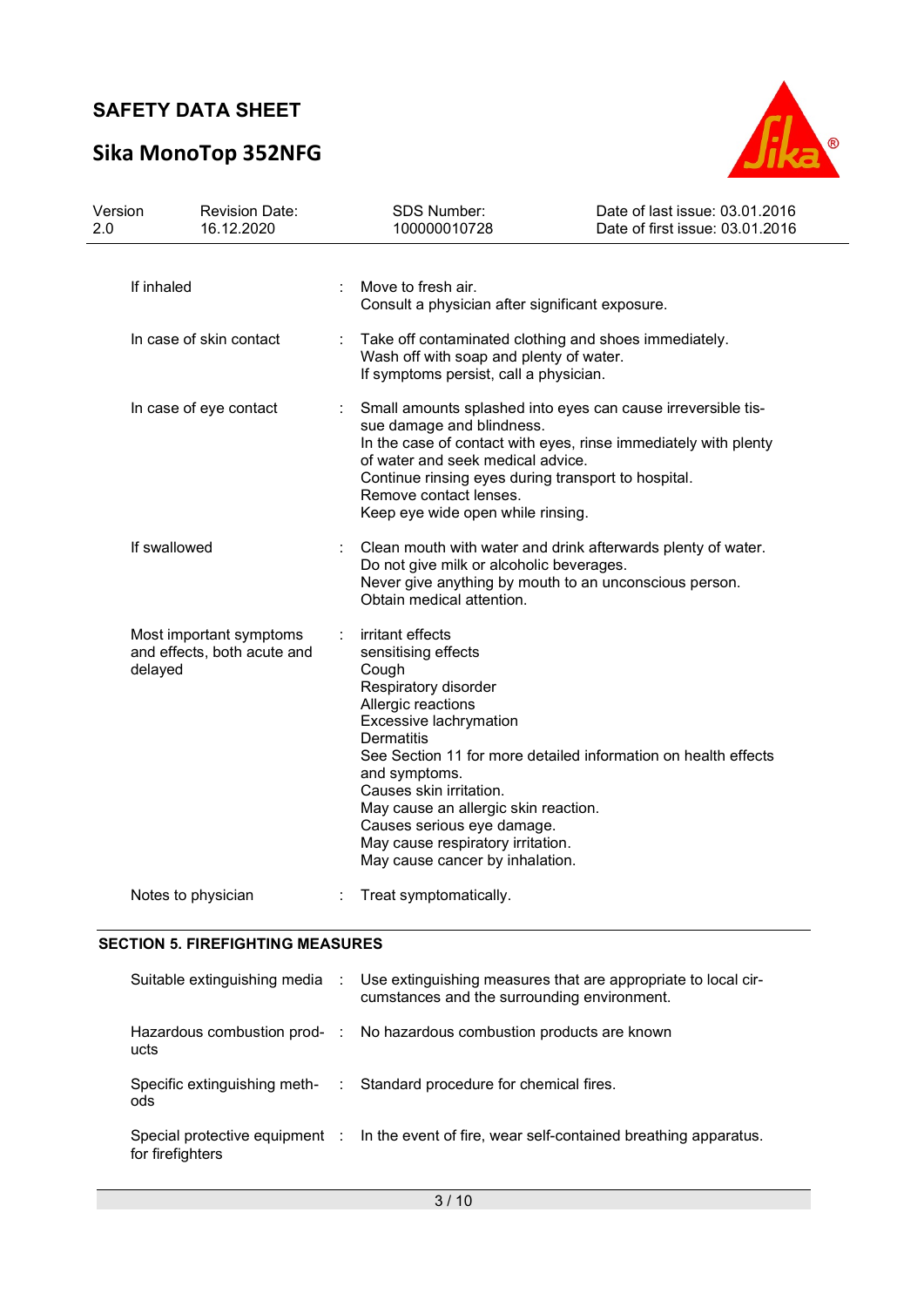# Sika MonoTop 352NFG



| Version | <b>Revision Date:</b> | SDS Number:  | Date of last issue: 03.01.2016  |
|---------|-----------------------|--------------|---------------------------------|
| 2.0     | 16.12.2020            | 100000010728 | Date of first issue: 03.01.2016 |

### SECTION 6. ACCIDENTAL RELEASE MEASURES

| Personal precautions, protec-<br>tive equipment and emer-<br>gency procedures | Use personal protective equipment.<br>Avoid breathing dust.<br>Deny access to unprotected persons.       |
|-------------------------------------------------------------------------------|----------------------------------------------------------------------------------------------------------|
| Environmental precautions                                                     | : Do not flush into surface water or sanitary sewer system.                                              |
| Methods and materials for<br>containment and cleaning up                      | Pick up and arrange disposal without creating dust.<br>Keep in suitable, closed containers for disposal. |

### SECTION 7. HANDLING AND STORAGE

| Advice on protection against<br>fire and explosion | $\sim 10$ | Avoid dust formation.<br>Provide appropriate exhaust ventilation at places where dust<br>is formed.                                                                                                                                                                                                                                                                                                                                                                                                                                                                          |
|----------------------------------------------------|-----------|------------------------------------------------------------------------------------------------------------------------------------------------------------------------------------------------------------------------------------------------------------------------------------------------------------------------------------------------------------------------------------------------------------------------------------------------------------------------------------------------------------------------------------------------------------------------------|
| Advice on safe handling                            | ÷.        | Do not breathe vapours/dust.<br>Avoid exceeding the given occupational exposure limits (see<br>section 8).<br>Do not get in eyes, on skin, or on clothing.<br>For personal protection see section 8.<br>Persons with a history of skin sensitisation problems or asth-<br>ma, allergies, chronic or recurrent respiratory disease should<br>not be employed in any process in which this mixture is being<br>used.<br>Smoking, eating and drinking should be prohibited in the ap-<br>plication area.<br>Follow standard hygiene measures when handling chemical<br>products |
| Hygiene measures                                   |           | Handle in accordance with good industrial hygiene and safety<br>practice.<br>When using do not eat or drink.<br>When using do not smoke.<br>Wash hands before breaks and at the end of workday.                                                                                                                                                                                                                                                                                                                                                                              |
| Conditions for safe storage                        | ÷.        | Store in original container.<br>Keep in a well-ventilated place.<br>Observe label precautions.<br>Store in accordance with local regulations.                                                                                                                                                                                                                                                                                                                                                                                                                                |
| Further information on stor-<br>age stability      | ÷         | Keep in a dry place.<br>No decomposition if stored and applied as directed.                                                                                                                                                                                                                                                                                                                                                                                                                                                                                                  |

### SECTION 8. EXPOSURE CONTROLS/PERSONAL PROTECTION

### Components with workplace control parameters

| CAS-No.<br>Value type<br><b>Basis</b><br>Components<br>Control parame-<br>(Form of<br>ters / Permissible<br>concentration<br>exposure) |
|----------------------------------------------------------------------------------------------------------------------------------------|
|----------------------------------------------------------------------------------------------------------------------------------------|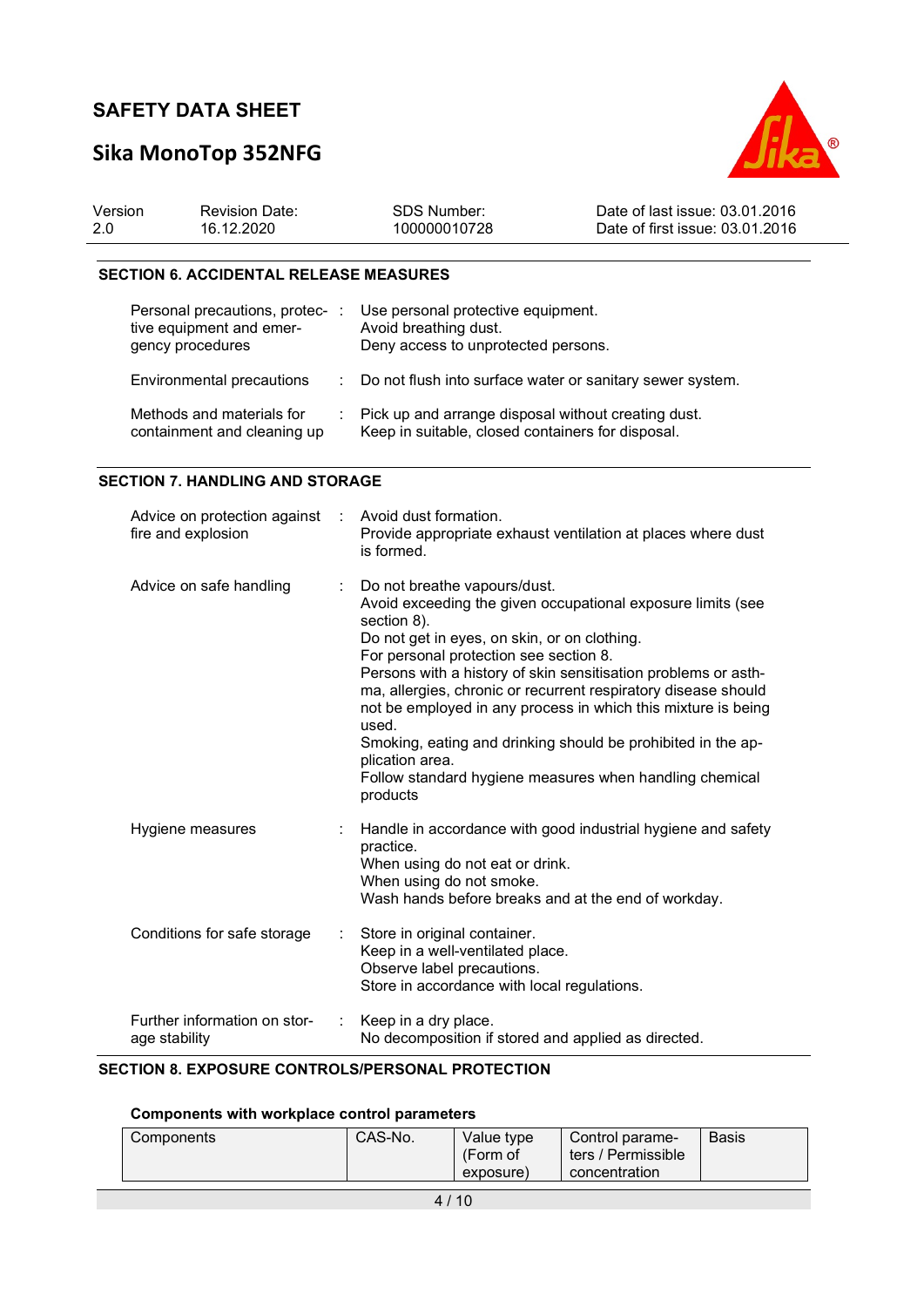# Sika MonoTop 352NFG



| Version<br>2.0 | <b>Revision Date:</b><br>16.12.2020 | SDS Number:<br>100000010728                                                                                                                                                                                                                                                 |                                | Date of last issue: 03.01.2016<br>Date of first issue: 03.01.2016 |        |  |  |
|----------------|-------------------------------------|-----------------------------------------------------------------------------------------------------------------------------------------------------------------------------------------------------------------------------------------------------------------------------|--------------------------------|-------------------------------------------------------------------|--------|--|--|
|                | Quartz (SiO2)                       | 14808-60-7                                                                                                                                                                                                                                                                  | TWA (Res-<br>pirable dust)     | $0.05$ mg/m $3$                                                   | AU OEL |  |  |
|                |                                     |                                                                                                                                                                                                                                                                             |                                | Further information: Category 1A (Carc. 1A) Known to have car-    |        |  |  |
|                |                                     |                                                                                                                                                                                                                                                                             | cinogenic potential for humans |                                                                   |        |  |  |
|                | Cement, portland, chemicals         | 65997-15-1                                                                                                                                                                                                                                                                  | <b>TWA</b>                     | 10 mg/m3                                                          | AU OEL |  |  |
|                | Fumes, silica                       | 69012-64-2                                                                                                                                                                                                                                                                  | TWA (Res-<br>pirable dust)     | $2$ mg/m $3$                                                      | AU OEL |  |  |
|                |                                     | silica                                                                                                                                                                                                                                                                      |                                | Further information: Containing no asbestos and < 1% crystalline  |        |  |  |
|                | Quartz (SiO2) <5µm                  | 14808-60-7                                                                                                                                                                                                                                                                  | TWA (Res-<br>pirable dust)     | $0.05$ mg/m $3$                                                   | AU OEL |  |  |
|                |                                     |                                                                                                                                                                                                                                                                             | cinogenic potential for humans | Further information: Category 1A (Carc. 1A) Known to have car-    |        |  |  |
|                | Appropriate engineering<br>controls | Avoid dust formation.<br>Provide appropriate exhaust ventilation at places where dust<br>is formed.                                                                                                                                                                         |                                |                                                                   |        |  |  |
|                | Personal protective equipment       |                                                                                                                                                                                                                                                                             |                                |                                                                   |        |  |  |
|                | Respiratory protection              | In case of inadequate ventilation wear respiratory protection.<br>Respirator selection must be based on known or anticipated<br>exposure levels, the hazards of the product and the safe<br>working limits of the selected respirator.<br>particulate filter P              |                                |                                                                   |        |  |  |
|                | Hand protection                     | Chemical-resistant, impervious gloves complying with an<br>approved standard should be worn at all times when handling<br>chemical products if a risk assessment indicates this is nec-<br>essary.<br>Follow AS/NZS 1337.1<br>Recommended: Butyl rubber, PVC, cotton gloves |                                |                                                                   |        |  |  |
|                | Eye protection                      | Safety goggles<br>Wear suitable face shield.                                                                                                                                                                                                                                |                                |                                                                   |        |  |  |
|                | Skin and body protection            | clothing, long trousers)<br><b>Follow AS 2210:3</b>                                                                                                                                                                                                                         |                                | Protective clothing (e.g. safety shoes, long-sleeved working      |        |  |  |

### SECTION 9. PHYSICAL AND CHEMICAL PROPERTIES

| Appearance                                         |   | powder            |
|----------------------------------------------------|---|-------------------|
| Colour                                             | ÷ | grey              |
| Odour                                              |   | characteristic    |
| Odour Threshold                                    | ٠ | No data available |
| рH                                                 |   | Not applicable    |
| Melting point/range / Freezing : No data available |   |                   |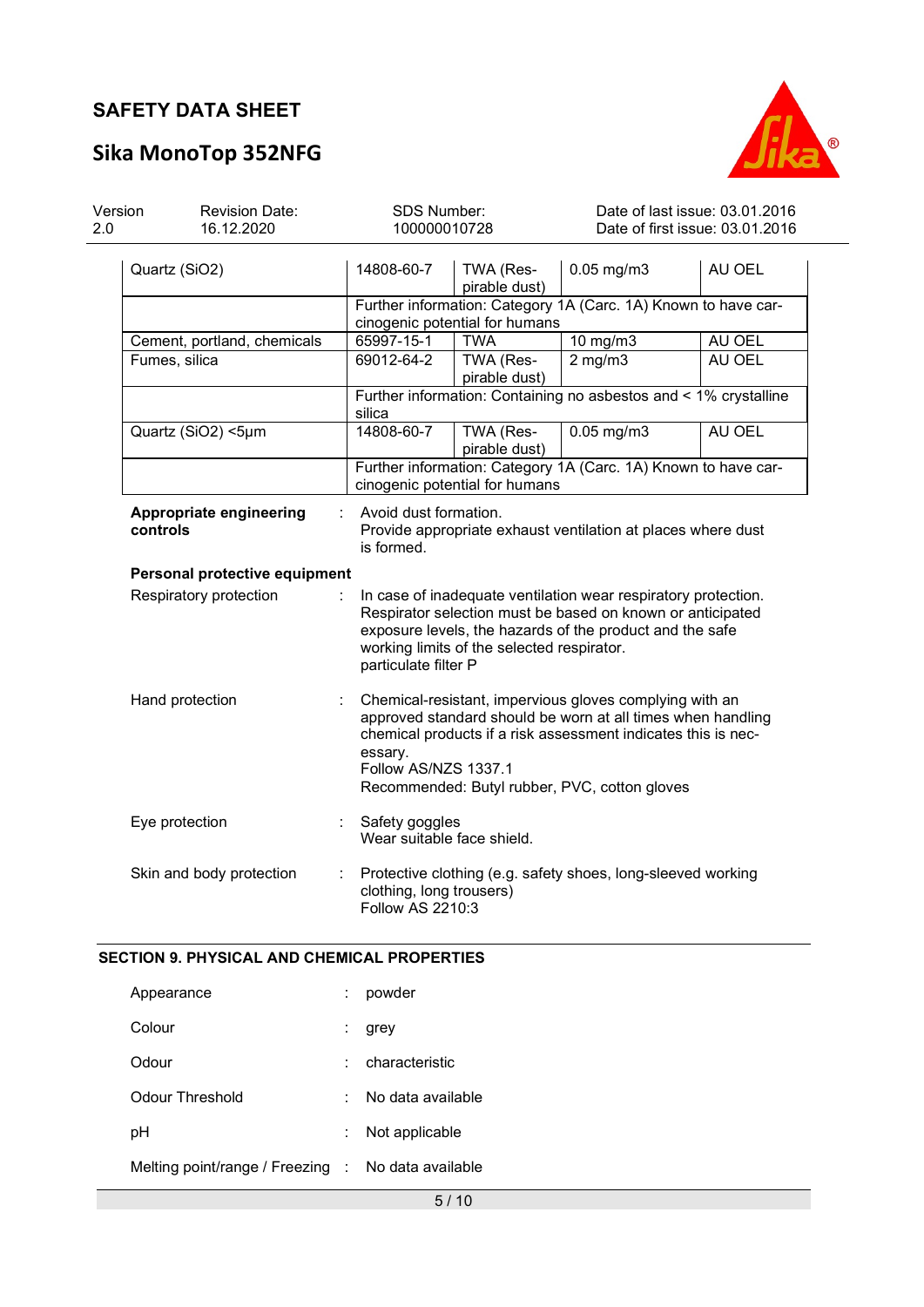# Sika MonoTop 352NFG



| Version<br>2.0 | <b>Revision Date:</b><br>16.12.2020                 |        | <b>SDS Number:</b><br>100000010728                                                                                                  | Date of last issue: 03.01.2016<br>Date of first issue: 03.01.2016 |
|----------------|-----------------------------------------------------|--------|-------------------------------------------------------------------------------------------------------------------------------------|-------------------------------------------------------------------|
|                | point<br>Boiling point/boiling range                | ÷      | No data available                                                                                                                   |                                                                   |
|                | Flash point                                         |        | Not applicable                                                                                                                      |                                                                   |
|                | Evaporation rate                                    |        | No data available                                                                                                                   |                                                                   |
|                | Flammability (solid, gas)                           |        | No data available                                                                                                                   |                                                                   |
|                | Upper explosion limit / Upper<br>flammability limit | ÷      | No data available                                                                                                                   |                                                                   |
|                | Lower explosion limit / Lower<br>flammability limit | $\sim$ | No data available                                                                                                                   |                                                                   |
|                | Vapour pressure                                     |        | No data available                                                                                                                   |                                                                   |
|                | Relative vapour density                             |        | No data available                                                                                                                   |                                                                   |
|                | Density                                             |        | ca. 1.7 g/cm3 (20 °C (68 °F))                                                                                                       |                                                                   |
|                | Solubility(ies)<br>Water solubility                 |        | No data available                                                                                                                   |                                                                   |
|                | Solubility in other solvents                        | ÷      | No data available                                                                                                                   |                                                                   |
|                | Partition coefficient: n-                           |        | No data available                                                                                                                   |                                                                   |
|                | octanol/water<br>Auto-ignition temperature          |        | No data available                                                                                                                   |                                                                   |
|                | Decomposition temperature                           |        | No data available                                                                                                                   |                                                                   |
|                | Viscosity<br>Viscosity, dynamic                     |        | No data available                                                                                                                   |                                                                   |
|                | Viscosity, kinematic                                |        | Not applicable                                                                                                                      |                                                                   |
|                | <b>Explosive properties</b>                         |        | No data available                                                                                                                   |                                                                   |
|                | Oxidizing properties                                |        | No data available                                                                                                                   |                                                                   |
|                | Volatile organic compounds                          |        | Directive 2010/75/EU of 24 November 2010 on industrial<br>emissions (integrated pollution prevention and control)<br>Not applicable |                                                                   |

### SECTION 10. STABILITY AND REACTIVITY

| Reactivity         |  | : No dangerous reaction known under conditions of normal use.          |  |
|--------------------|--|------------------------------------------------------------------------|--|
| Chemical stability |  | $\therefore$ The product is chemically stable.                         |  |
|                    |  | Possibility of hazardous reac- : No hazards to be specially mentioned. |  |
| 6/10               |  |                                                                        |  |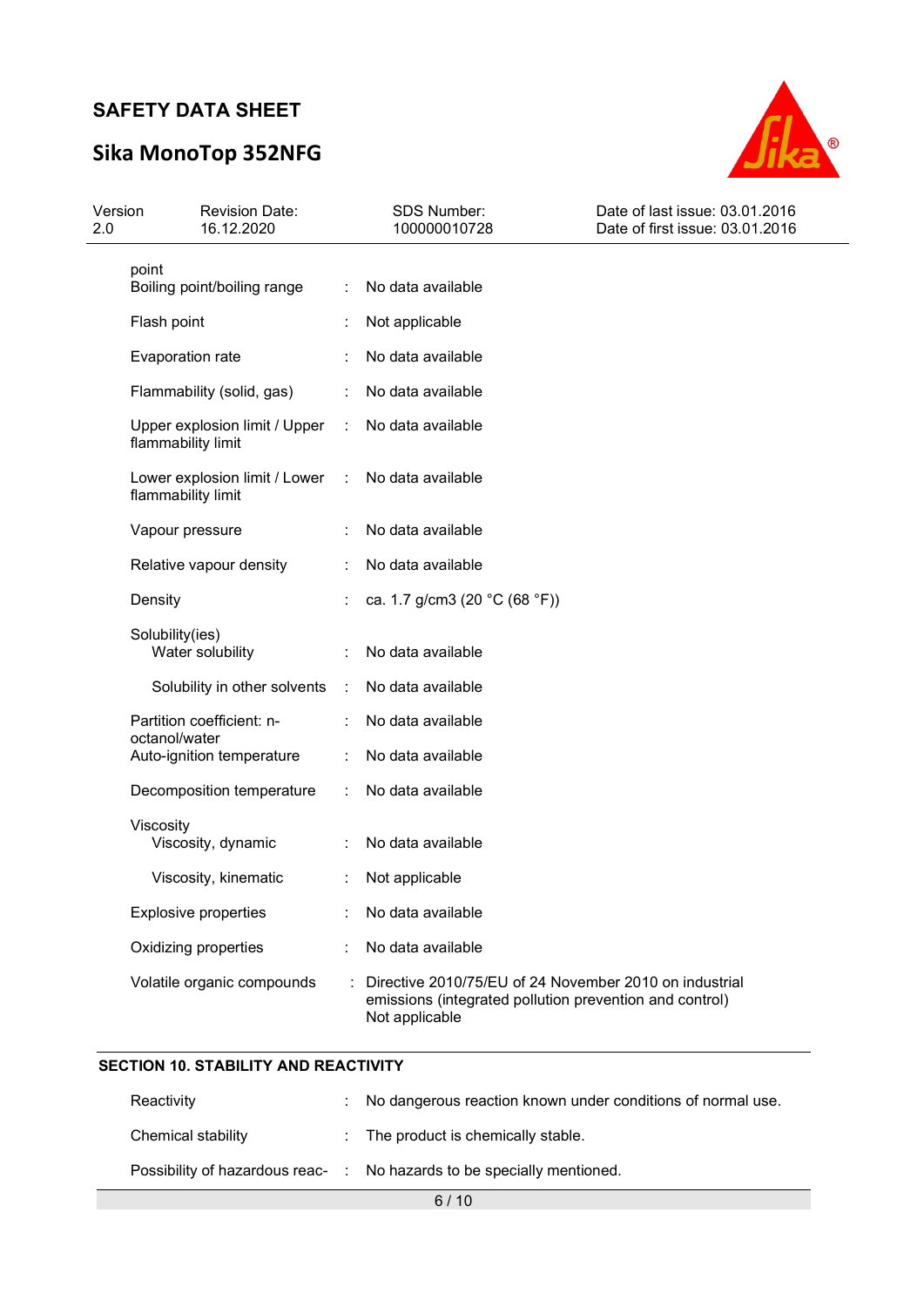# Sika MonoTop 352NFG



| Version<br>2.0 | <b>Revision Date:</b><br>16.12.2020                                                    | <b>SDS Number:</b><br>100000010728 | Date of last issue: 03.01.2016<br>Date of first issue: 03.01.2016 |
|----------------|----------------------------------------------------------------------------------------|------------------------------------|-------------------------------------------------------------------|
|                | tions                                                                                  |                                    |                                                                   |
|                | Conditions to avoid                                                                    | No data available                  |                                                                   |
|                | Incompatible materials                                                                 | see section 7.                     |                                                                   |
|                | <b>SECTION 11. TOXICOLOGICAL INFORMATION</b>                                           |                                    |                                                                   |
|                | <b>Acute toxicity</b><br>Not classified based on available information.<br>Components: |                                    |                                                                   |
|                | 1.2,2-dimethylpropane-1,3-diol:<br>Acute oral toxicity                                 | LD50 Oral (Rat): > 5,000 mg/kg     |                                                                   |
|                | <b>Skin corrosion/irritation</b><br>Causes skin irritation.                            |                                    |                                                                   |
|                | Serious eye damage/eye irritation<br>Causes serious eye damage.                        |                                    |                                                                   |
|                | Respiratory or skin sensitisation                                                      |                                    |                                                                   |
|                | <b>Skin sensitisation</b>                                                              |                                    |                                                                   |
|                | May cause an allergic skin reaction.                                                   |                                    |                                                                   |
|                | <b>Respiratory sensitisation</b><br>Not classified based on available information.     |                                    |                                                                   |
|                | <b>Chronic toxicity</b>                                                                |                                    |                                                                   |
|                | Germ cell mutagenicity<br>Not classified based on available information.               |                                    |                                                                   |
|                | Carcinogenicity<br>May cause cancer by inhalation.                                     |                                    |                                                                   |
|                | <b>Reproductive toxicity</b><br>Not classified based on available information.         |                                    |                                                                   |
|                | <b>STOT - single exposure</b><br>May cause respiratory irritation.                     |                                    |                                                                   |
|                | <b>STOT - repeated exposure</b><br>Not classified based on available information.      |                                    |                                                                   |
|                | <b>Aspiration toxicity</b><br>Not classified based on available information.           |                                    |                                                                   |
|                |                                                                                        |                                    |                                                                   |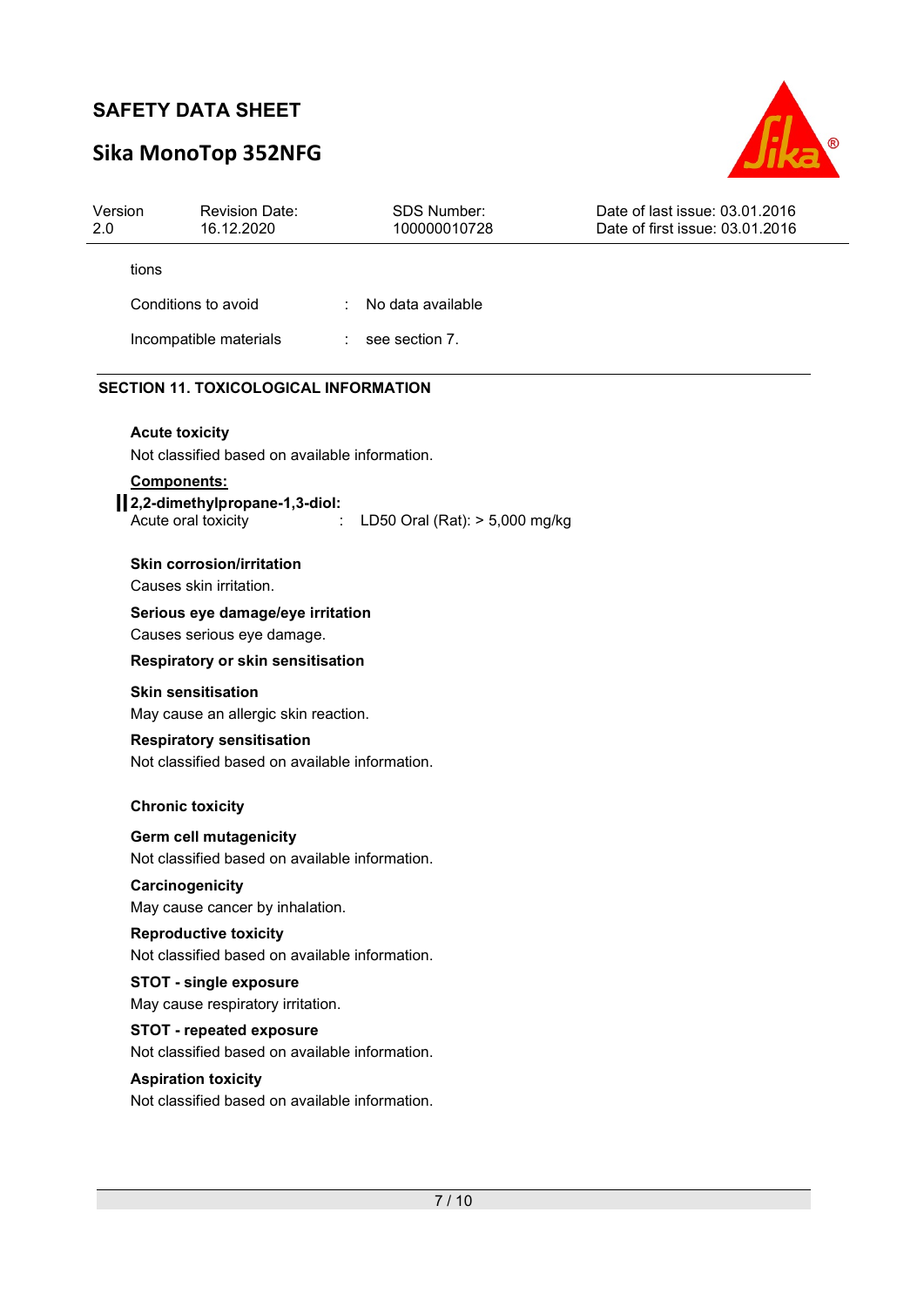## Sika MonoTop 352NFG



| <b>Revision Date:</b><br>16.12.2020                   | <b>SDS Number:</b><br>100000010728 | Date of last issue: 03.01.2016<br>Date of first issue: 03.01.2016                                                                                                |
|-------------------------------------------------------|------------------------------------|------------------------------------------------------------------------------------------------------------------------------------------------------------------|
|                                                       |                                    |                                                                                                                                                                  |
| <b>Ecotoxicity</b>                                    |                                    |                                                                                                                                                                  |
| No data available                                     |                                    |                                                                                                                                                                  |
| <b>Bioaccumulative potential</b><br>No data available |                                    |                                                                                                                                                                  |
| <b>Mobility in soil</b><br>No data available          |                                    |                                                                                                                                                                  |
| Other adverse effects                                 |                                    |                                                                                                                                                                  |
| <b>Product:</b><br>mation                             |                                    |                                                                                                                                                                  |
|                                                       | No data available                  | <b>SECTION 12. ECOLOGICAL INFORMATION</b><br><b>Persistence and degradability</b><br>Additional ecological infor- : There is no data available for this product. |

| <b>Disposal methods</b> |                                                                                                                                        |
|-------------------------|----------------------------------------------------------------------------------------------------------------------------------------|
| Waste from residues     | : Do not contaminate ponds, waterways or ditches with chemi-<br>cal or used container.<br>Send to a licensed waste management company. |
| Contaminated packaging  | : Empty remaining contents.<br>Dispose of as unused product.<br>Do not re-use empty containers.                                        |

If potential for exposure exists refer to Section 8 for specific personal protective equipment.

### SECTION 14. TRANSPORT INFORMATION

### International Regulations

UNRTDG Not regulated as a dangerous good

IATA-DGR

Not regulated as a dangerous good

IMDG-Code Not regulated as a dangerous good

### Transport in bulk according to Annex II of MARPOL 73/78 and the IBC Code

Not applicable for product as supplied.

#### National Regulations

### ADG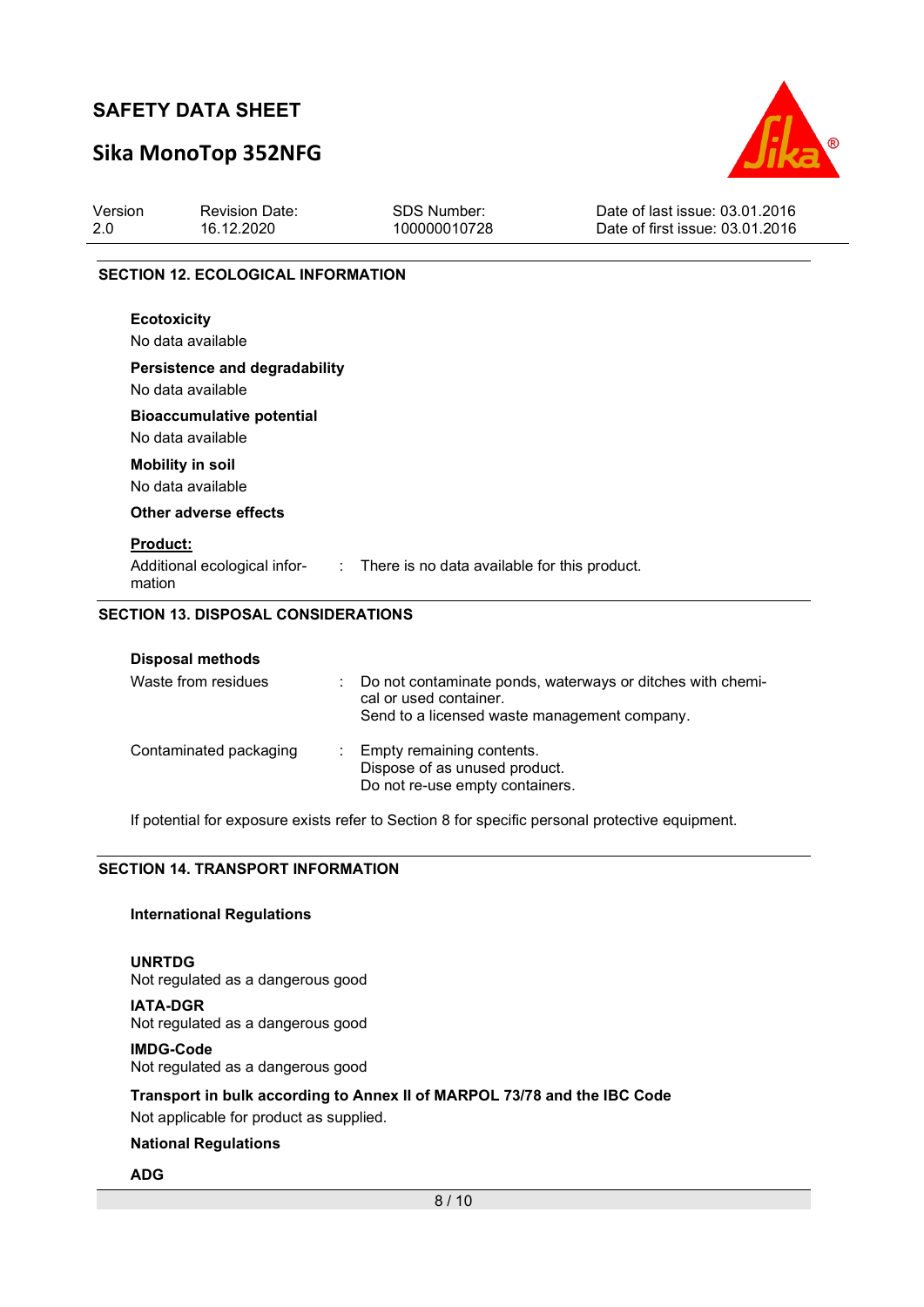# Sika MonoTop 352NFG



| Version | <b>Revision Date:</b> | <b>SDS Number:</b> | Date of last issue: 03.01.2016  |
|---------|-----------------------|--------------------|---------------------------------|
| 2.0     | 16.12.2020            | 100000010728       | Date of first issue: 03.01.2016 |

Not regulated as a dangerous good

### SECTION 15. REGULATORY INFORMATION

#### Safety, health and environmental regulations/legislation specific for the substance or mixture

| Standard for the Uniform<br>Scheduling of Medicines and<br>Poisons                             | ∴ Schedule 7 |                                                                                                                                                                                                    |
|------------------------------------------------------------------------------------------------|--------------|----------------------------------------------------------------------------------------------------------------------------------------------------------------------------------------------------|
| International Chemical Weapons Convention (CWC)<br>Schedules of Toxic Chemicals and Precursors |              | Not applicable                                                                                                                                                                                     |
| <b>Prohibition/Licensing Requirements</b>                                                      |              | : There is no applicable prohibition,<br>authorisation and restricted use<br>requirements, including for carcino-<br>gens referred to in Schedule 10 of<br>the model WHS Act and Regula-<br>tions. |

### The components of this product are reported in the following inventories:

| <b>AICS</b> |  | : On the inventory, or in compliance with the inventory |  |
|-------------|--|---------------------------------------------------------|--|
|-------------|--|---------------------------------------------------------|--|

### SECTION 16. OTHER INFORMATION

| <b>Revision Date</b><br>Date format     | : 16.12.2020<br>: dd.mm.yyyy                                                                                                                 |
|-----------------------------------------|----------------------------------------------------------------------------------------------------------------------------------------------|
| <b>Full text of other abbreviations</b> |                                                                                                                                              |
| AU OEL                                  | Australia. Workplace Exposure Standards for Airborne Con-<br>taminants.                                                                      |
| AU OEL / TWA                            | Exposure standard - time weighted average                                                                                                    |
| <b>ADG</b>                              | Australian Dangerous Goods Code.                                                                                                             |
| ADR.                                    | European Agreement concerning the International Carriage of<br>Dangerous Goods by Road                                                       |
| CAS                                     | <b>Chemical Abstracts Service</b>                                                                                                            |
| DNEL                                    | Derived no-effect level                                                                                                                      |
| EC50                                    | Half maximal effective concentration                                                                                                         |
| <b>GHS</b>                              | <b>Globally Harmonized System</b>                                                                                                            |
| IATA                                    | International Air Transport Association                                                                                                      |
| <b>IMDG</b>                             | International Maritime Code for Dangerous Goods                                                                                              |
| LD50                                    | Median lethal dosis (the amount of a material, given all at<br>once, which causes the death of 50% (one half) of a group of<br>test animals) |
| LC50                                    | Median lethal concentration (concentrations of the chemical in<br>air that kills 50% of the test animals during the observation<br>period)   |
| <b>MARPOL</b>                           | : International Convention for the Prevention of Pollution from<br>Ships, 1973 as modified by the Protocol of 1978                           |
| OEL                                     | Occupational Exposure Limit                                                                                                                  |
| <b>PBT</b>                              | Persistent, bioaccumulative and toxic                                                                                                        |

9 / 10